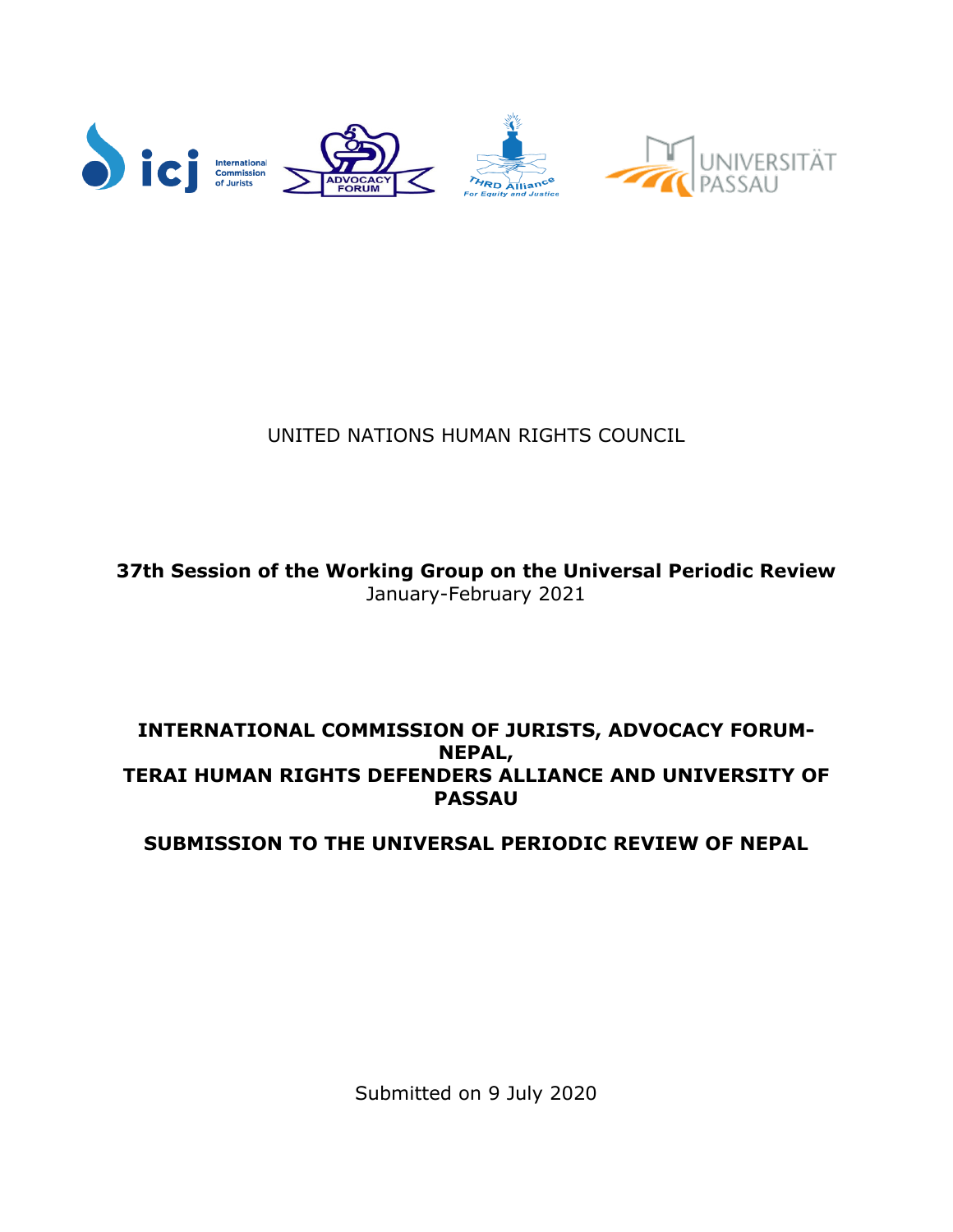The **International Commission of Jurists** (ICJ) is composed of 60 eminent jurists and lawyers from all regions of the world. The ICJ promotes and protects human rights through the Rule of Law, by using its unique legal expertise to develop and strengthen national and international justice systems. Established in 1952 and active on five continents, the ICJ aims to ensure the progressive development and effective implementation of international human rights and international humanitarian law; secure the realization of civil, cultural, economic, political and social rights; safeguard the separation of powers; and guarantee the independence of the judiciary and legal profession.

P.O Box, 91, Rue des Bains, 33, 1211 Geneva 8, Switzerland Tel: +41(0) 22 979 3800 – Fax: +41(0) 22 979 3801 Website: <http://www.icj.org> E-mail: info@icj.org

**Advocacy Forum** (AF) is <sup>a</sup> leading non-profit, non-governmental organization working to promote the rule of law and uphold international human rights standards in Nepal. Since its establishment in 2001, AF has been at the forefront of human rights advocacy and actively confronting the deeply entrenched culture of impunity in Nepal. It assists victims of human rights violations, provides legal aid and takes up cases on their behalf. AF also engages with <sup>a</sup> high-level policy advocacy aimed to create effective institutions and legal and policy frameworks necessary for fair and effective delivery of justice.

P.O Box 21798, Lamingtan Marga, Baluwatar-4 Kathmandu, Nepal- House No: 843/23 Phone no:01- 4425561/4432309 Website: <http://www.advocacyforum.org/> Email [info@advocacyforum.org](mailto:info@advocacyforum.org)

**Terai Human Rights Defenders Alliance** (also, well-known as THRD Alliance) is <sup>a</sup> nongovernmental organization registered under Nepali law and is working to protect and promote human rights through research, legal intervention and advocacy. It works in close coordination with Nepal's National Human Rights Commission, and reports to international human rights organizations, including the UN Office of the High Commissioner for Human Rights.

Secretariat Office: Terai Justice Center, Kathmandu, Head Office: Jaleshwor, Mahottari Phone: +977-1-5199352; Website: <http://www.thrda.org/>; Email: [thrdalliance@gmail.com](mailto:thrdalliance@gmail.com)

**Human Rights in Criminal Proceedings** (HRCP), established in 2010, is <sup>a</sup> research and advanced training center and an expert helpdesk located at the University of Passau (Germany), specializing in all branches of international protection of human rights in criminal proceedings. In addition to law reporting, interpreting and systemizing the judicature of the European Court of Human Rights (ECHR) in Strasbourg and summing precedents of the Human Rights Committee (HRC) and the UN Committee Against Torture (CAT), HRCP conceives lectures and reports, organises expert conferences and develops advanced training events in the field of human rights protection for judges, state attorneys and criminal defence lawyers. A special focal point is the support of foreign governments in their efforts of phrasing and establishing human rights standards in their national criminal proceedings.

Prof. Dr. Robert Esser, Research Center Human Rights in Criminal Proceedings (HRCP), Innstraße 40, 94032 Passau (Germany), Phone: +49/[0]851 509-2250; www.jura.uni-passau.de/hrcp/; mail: [hrcp@uni-passau.de](mailto:hrcp@uni-passau.de)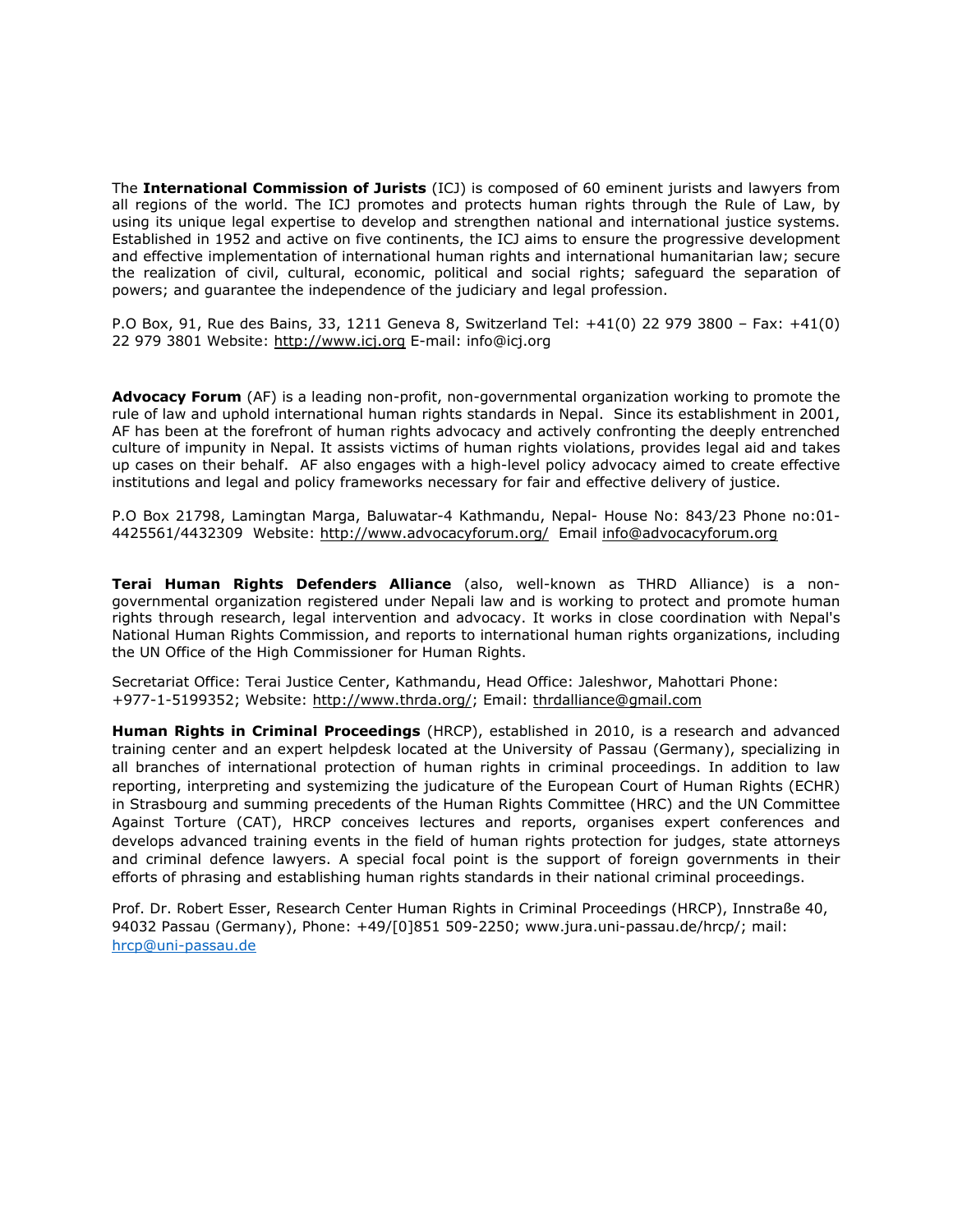#### **Introduction**

- 1. The International Commission of Jurists (ICJ), Advocacy Forum- Nepal (AF), Terai Human Rights Defenders Alliance (THRD Alliance) & University of Passau welcome the opportunity to contribute to the Human Rights Council'<sup>s</sup> (HRC) Universal Periodic Review (UPR) of Nepal.
- 2. In this submission, the ICJ, AF, THRD Alliance & University of Passau provide information and analysis to assist the Working Group to make recommendations to the Government of Nepal to take measures to prevent acts of torture and ill-treatment; to implement <sup>a</sup> human rights compliant legal framework for accountability and remedy and reparation for victims; and institute other measures to comply with its international obligations, including ratification of international human rights instruments.
- 3. During the armed conflict in Nepal from 1996 to 2006, gross human rights violations and abuses – including torture and ill-treatment, and enforced disappearance – were committed by the security forces, including the Nepal Army, and the Communist Army of Nepal (Maoist). The Comprehensive Peace Agreement (CPA) put an end to the armed conflict on 21 November 2006, with both sides agreeing to hold perpetrators of human rights violations and abuses accountable and provide remedies and reparation to victims.
- 4. In the years following the signing of the CPA, Nepal saw substantial improvements in its human rights legal framework and jurisprudence. This included the new, but incomplete, fundamental rights framework in the 2015 Constitution, and the *Muluki* Penal Code 2017 ('Penal Code') that criminalized torture and other ill treatment and enforced disappearance. The Supreme Court has also produced important human rights jurisprudence that has drawn upon international law and standards, and directed the government to implement its obligations under international law to take measures to prevent torture and enforced disappearance and to hold perpetrators accountable.
- 5. However, <sup>a</sup> lack of effective implementation of the legal framework and the above-mentioned jurisprudence has negatively affected the credibility of government institutions and poses <sup>a</sup> threat to the integrity of and public trust in the justice system. The use of torture to extract confessions continues, and not enough has been done to reform the criminal law framework and the justice sector institutions – particularly the police and prosecutors – responsible for its enforcement.

### **The Use of Torture and Other Ill-Treatment**

- 6. Although instances of torture have subsided since the end of the conflict, the use of torture and ill-treatment remains <sup>a</sup> persistent problem. The AF and THRD Alliance have documented the continued use of torture and other ill-treatment by police against detainees during the past several years.<sup>1</sup> Forms of physical abuse amounting to torture and ill treatment include slapping, kicking, punching, hair-pulling, beating with *lathis* (sticks) and butts of rifles, burning with cigarettes, and the deprivation of food and water. <sup>2</sup> Other documented forms of mistreatment included death threats, spitting in food, vulgar words, racial slurs and other forms of verbal abuse, and the threat to be beaten by co-detainees.<sup>3</sup>
- 7. Certain groups are particularly at risk of torture and ill-treatment, such as LGBTI persons, who are often targeted by police. <sup>4</sup> AF and other organizations have also documented the pervasive torture and ill-treatment of juvenile detainees. 5
- 8. Poor conditions in places of detention in Nepal further contributes to the problem. International law prohibits overcrowding, <sup>a</sup> lack of hygiene and heating, and other unsanitary conditions. <sup>6</sup> However, in Nepal many detainees are kept in congested rooms without air circulation, provided unhygienic food, lack clean drinking water, and are deprived of sleep due to the unavailability of sleeping space and bedding.<sup>7</sup>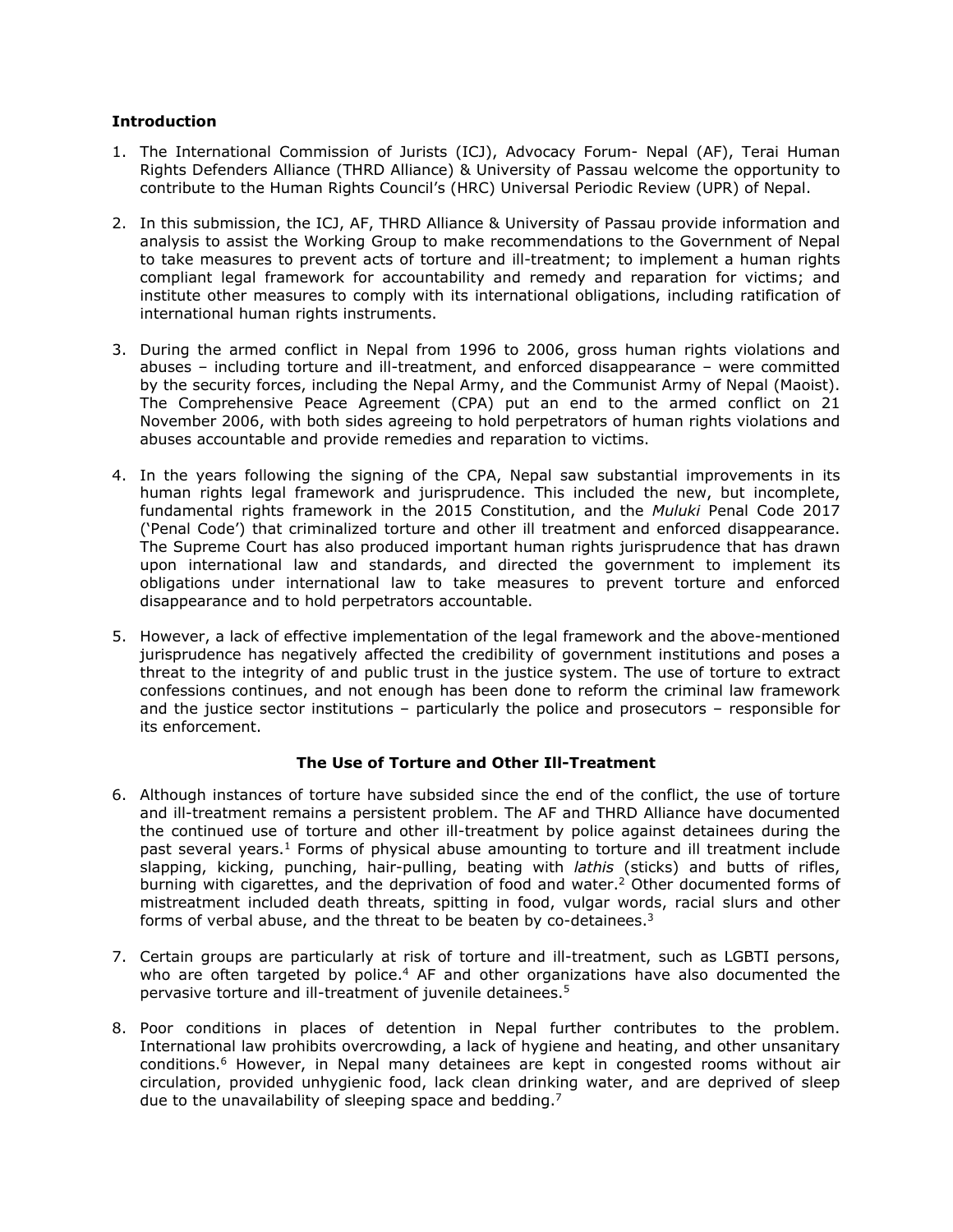- 9. A number of factors contribute to the persistence of torture and ill-treatment, including <sup>a</sup> lack of police capacity, indiscipline and poor investigative practices. It remains common practice for "confessions" provided by detainees as result of torture, ill-treatment or coercion, to serve as the primary (and sometimes sole) piece of "evidence" in an investigation. Even on the rare occasions when torture or ill-treatment during interrogation is acknowledged, they are resolved through an informal resolution process and the offer of nominal *ex gratia* payment in lieu of real reparation.
- 10. Medical examinations, which are required by law after an arrest, are cursory, and often happen in the presence of the arresting officers. International standards require that detainees be given medical examination after arrest, and that such examinations be confidential. <sup>8</sup> However, detainees commonly report that medical examinations are conducted in the presence of the police, thereby undermining their willingness to disclose acts of torture or ill-treatment.
- 11. A lack of independent appointment and disciplinary mechanisms in the police is also an obstacle to deterring the use of torture and holding perpetrators accountable. During Nepal Government'<sup>s</sup> UPR submission in 2015, the government asserted that the process of establishing an independent Police Service Commission for Nepal Police was underway. <sup>9</sup> At the time of writing, however, no such commission has been formulated.
- 12. Transitional justice processes and interim relief measures have also failed to address the plight of victims of torture from the armed conflict period. The authorities frequently justify their unwillingness to investigate allegation of torture from those years – including the registration of First Information Report (FIR) – by stating that such cases would be looked into by transitional justice mechanisms. However, as set out below, these institutions have failed to effectively investigate the many thousands of complaints brought before them. Victims of torture from the armed conflict era were also excluded from interim relief programmes instituted by the Government in 2008. $^{\rm 10}$

# *The Penal Code Provisions Criminalizing Torture*

- 13. Nepal acceded to the International Covenant on Civil and Political Rights (ICCPR) and the Convention against Torture and Other Cruel, Inhuman or Degrading Treatment or Punishment (CAT) on 14 May 1991. During Nepal'<sup>s</sup> second UPR cycle, the Working Group recommended that Nepal enact specific legislation in domestic law to criminalize the offence of torture. <sup>11</sup> Numerous other recommendations called for reform of the criminal law framework to provide accountability for acts of torture and ill treatment.<sup>12</sup>
- 14. Nepal subsequently criminalized torture in the new *Penal Code* 2017. <sup>13</sup> While the new provisions were welcomed, they also had serious deficiencies. These weaknesses include: a) omission of <sup>a</sup> provision on superior command responsibility that complies with international standards; b) <sup>a</sup> six-month limitation period to file complaints despite the fact that, under international law, acts of torture must not be subject to a statute of limitations.<sup>14</sup> Such a limitation period is also inconsistent with the judgments of the Supreme Court of Nepal; $^{15}$ and c) penalties incommensurate with the gravity of the crimes. The provisions of the code also do not have retroactive effect and so do not apply to torture committed during the armed conflict.
- 15. The definition of "torture" is also narrowly limited to torture inflicted while in <sup>a</sup> place of custody or detention.<sup>16</sup> In practice, in Nepal, torture or other cruel, inhuman or degrading treatment commonly occurs at the point of contact with the police, even prior to arrest and transport to <sup>a</sup> detention center.
- 16. Under the penal code, upon conviction, the person who commits acts of torture shall be sentenced to <sup>a</sup> term of five years' imprisonment and fine not exceeding fifty thousand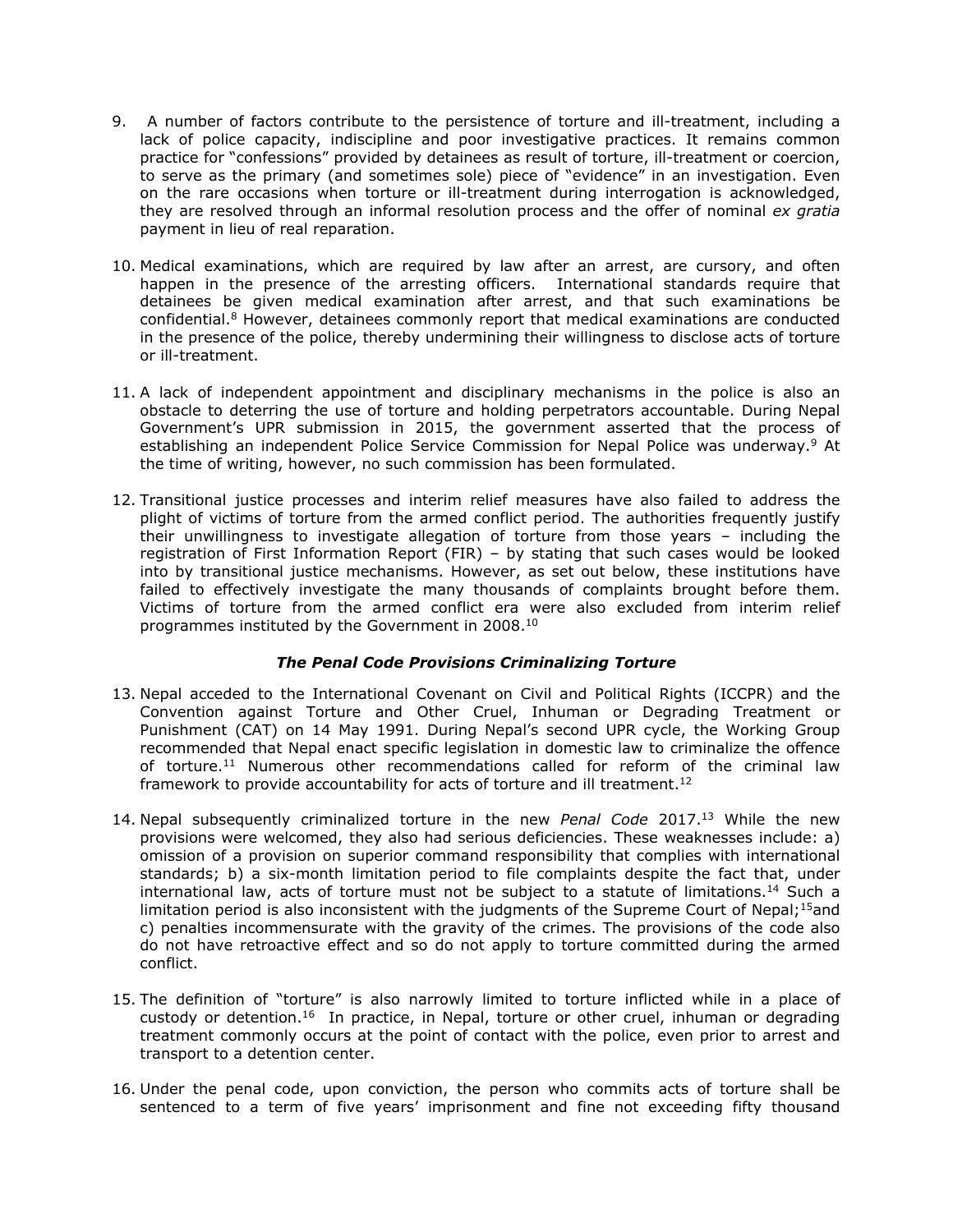rupees.<sup>17</sup> Depending on the circumstances of the case, such lenient punishment in torture cases may be inadequate considering the gravity of torture and the long-lasting physical and mental harm and the damages to human dignity, personality and personal integrity suffered by the victims.<sup>18</sup> International law requires sentence to be commensurate to the gravity of crimes committed.

- 17. Under section four of the Criminal Procedure Code, <sup>a</sup> FIR must be registered in the nearest police office, which, often, is the same police station where the alleged act of torture or illtreatment has taken place.<sup>19</sup> This requirement therefore threatens the security of victims and witnesses and deters them from raising allegations of torture. In addition, the ICJ, AF and the THRD Alliance have documented cases in which police officers refused to register FIRs, and in which victims and their families have been subjected to pressure and threats, including being offered financial incentives, not to pursue legal action. $^{20}$
- 18. Most concerning is the fact that not <sup>a</sup> single prosecution has been brought pursuant to these provisions since they came into effect in August 2018.<sup>21</sup> Furthermore, despite repeated inquiries, including with the Office of the Attorney General, no official statistics on the use of these new provisions appear to be available.

#### *Victims' Rights to Remedy and Reparation*

- 19. As <sup>a</sup> general principle across all legal systems and enshrined in article 8 of the Universal Declaration of Human Rights, every right must be accompanied by the availability of an effective remedy. Victims are entitled to obtain <sup>a</sup> legal decision on the merits of <sup>a</sup> case within <sup>a</sup> reasonable time and recognition of the violation; they are also entitled to demand that any ongoing violation be halted; and to receive full and effective reparation for the harm suffered.<sup>22</sup> They should also be provided with full and effective reparation, including restitution, compensation, rehabilitation, satisfaction and a guarantee of non-repetition.<sup>23</sup>
- 20. In the second UPR cycle, the Government of Nepal received recommendations to take steps to ensure victims of torture have access to remedy and reparations. 24
- 21. The Constitution of Nepal guarantees victims' "right to justice including social rehabilitation and compensation." The same right has been incorporated in the Penal Code.<sup>25</sup> However, section 169 of the Penal Code mentions "reasonable compensation for the injury or pain caused to victim", without providing guidance on what "reasonable compensation" means.
- 22. The only other avenue for victims to seek financial compensation is by bringing an action pursuant to the *Compensation Relating to Torture Act* (1996), which contains no provision for other forms of reparation. The Special Rapporteur on torture and other cruel, inhuman or degrading treatment or punishment has criticized the law for falling short of international standards in this regard. 26
- 23. Finally, the *Crime Victim Protection Act* 2018 requires the Government of Nepal to provide "relief, social rehabilitation, counseling, financial, physical, and social, legal aid/support for the security, and protection of the rights and interests" of victims of crimes.<sup>27</sup> However, no programs have been implemented yet. The Act includes a provision for a Victim Relief Fund.<sup>28</sup> However, the fund does not have any specific provisions for addressing the needs to provide medical, psychological and other restorative relief to torture victims and their families.

# *Monitoring and Investigative Mechanisms*

24. In the Second UPR cycle, <sup>a</sup> number of recommendations focused on the need to establish or reform existing monitoring and investigative mechanisms to document and prosecute human rights violations, including torture and other forms of ill-treatment.<sup>29</sup> In response to a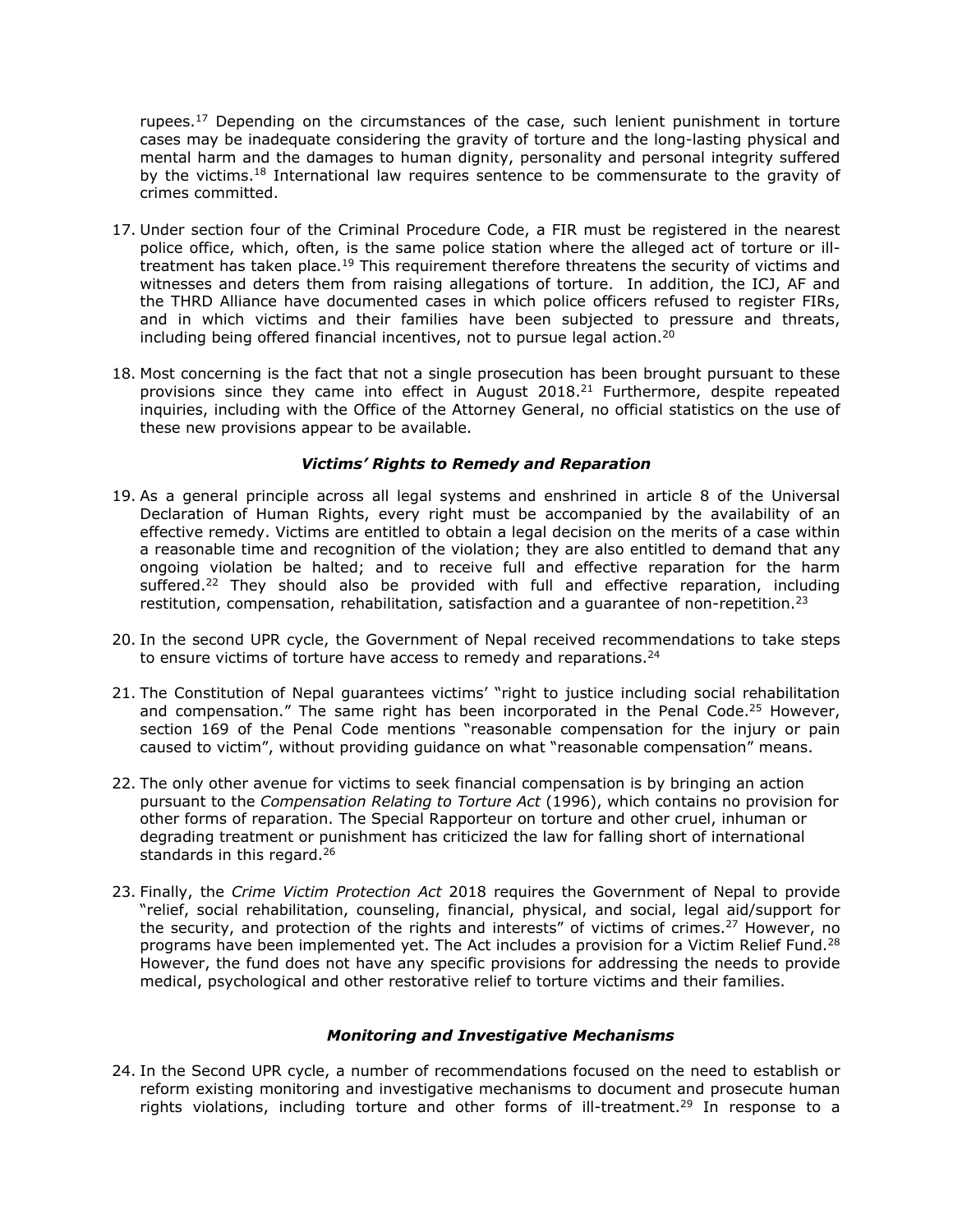recommendation to establish an independent mechanism to investigate complaints against the security forces, the Government disappointingly asserted that there were already adequate mechanisms in place, without offering detail on these mechanisms or their operation. 30

- 25. In the first and second cycle of Nepal'<sup>s</sup> UPR <sup>a</sup> number of countries also recommended ratification of OPCAT, which would require the establishment of <sup>a</sup> National Preventative Mechanism (NPM) for the monitoring of places of detention. However, Nepal continues to refuse to accept this recommendations.<sup>31</sup>
- 26. While there are <sup>a</sup> number of bodies in Nepal mandated to monitor and report upon allegations of torture and ill-treatment – including, the Nepal Police, the Office of the Attorney General, the National Human Rights Commission, the Chief Attorney'<sup>s</sup> Offices (at the provincial level) and the judiciary – none of these institutions has taken <sup>a</sup> systemic or consistent approach to fulfilling these duties.
- 27. Internal measures within the police, such as the establishment of <sup>a</sup> police human rights cell, while welcome, have not been effective at investigation of allegations of torture. There is no functionally independent monitoring or investigative unit within the police to look into allegations of torture or ill-treatment in custody. A lack of independence by investigators tasked with collecting evidence in cases involving human rights violations by State authorities, and the vulnerability of those investigations to political interference, remain major issues at all levels of the police hierarchy. This requires structural reform within the police, including the establishment of robust internal institutions that can investigate allegations of wrongdoing, and protect decisions about appointment, transfer, promotion and disciplinary measures from inappropriate interference.
- 28. The Office of the Attorney General (OAG) is <sup>a</sup> constitutionally-mandated institution and the main advisory body to the government on constitutional and legal matters. <sup>32</sup> One of its duties includes monitoring custodial detention, including police custody and prisons.<sup>33</sup> While the OAG does report upon its detention monitoring activities, that reporting and the monitoring itself it is not systematic and adequately transparent. 34 The OAG also does not provide data on decisions not to prosecute sensitive cases, which is <sup>a</sup> common occurrence – attested to by the substantial body of litigation involving cases of refusal to prosecute.
- 29. Chief Attorneys also have <sup>a</sup> potentially important role to play in monitoring and preventing torture and ill-treatment. They are the highest-level law officials at the provincial level. While their mandate to enforce criminal law is constitutionally-limited, and their supervisory authority applies only to the yet to be established provincial police, they retain the authority charged with monitoring detention centers and with facilitating the execution of court decisions. Recent initiatives at the provincial level to establish guidelines for monitoring the treatment of detainees and conditions of detention are welcome, but require <sup>a</sup> more systemwide approach across provincial and federal jurisdictions.
- 30. The National Human Rights Commission has prepared detention monitoring guidelines,<sup>35</sup> pursuant to which its staff monitor detention centers and make recommendations to the government. It has also issued directives for improving detention conditions.<sup>36</sup> However, the NHRC'<sup>s</sup> monitoring is infrequent and more focused on prisons than police custody, where torture is pervasive. Unfortunately, the NHRC has fallen short of being an effective body to ensure accountability for serious human rights violations due to many factors, including <sup>a</sup> lack of training and resources in investigation, and vulnerabilities that affect the independence and autonomy of its commissioners. The authors of this submission agree with the recommendations to bolster the capacity and independence of the NHRC.
- 31. Although the judiciary does not have an overall supervisory obligation to monitor places of detention, judges use Section 21 of the Administration of Justice Act, 2016 as <sup>a</sup> legal basis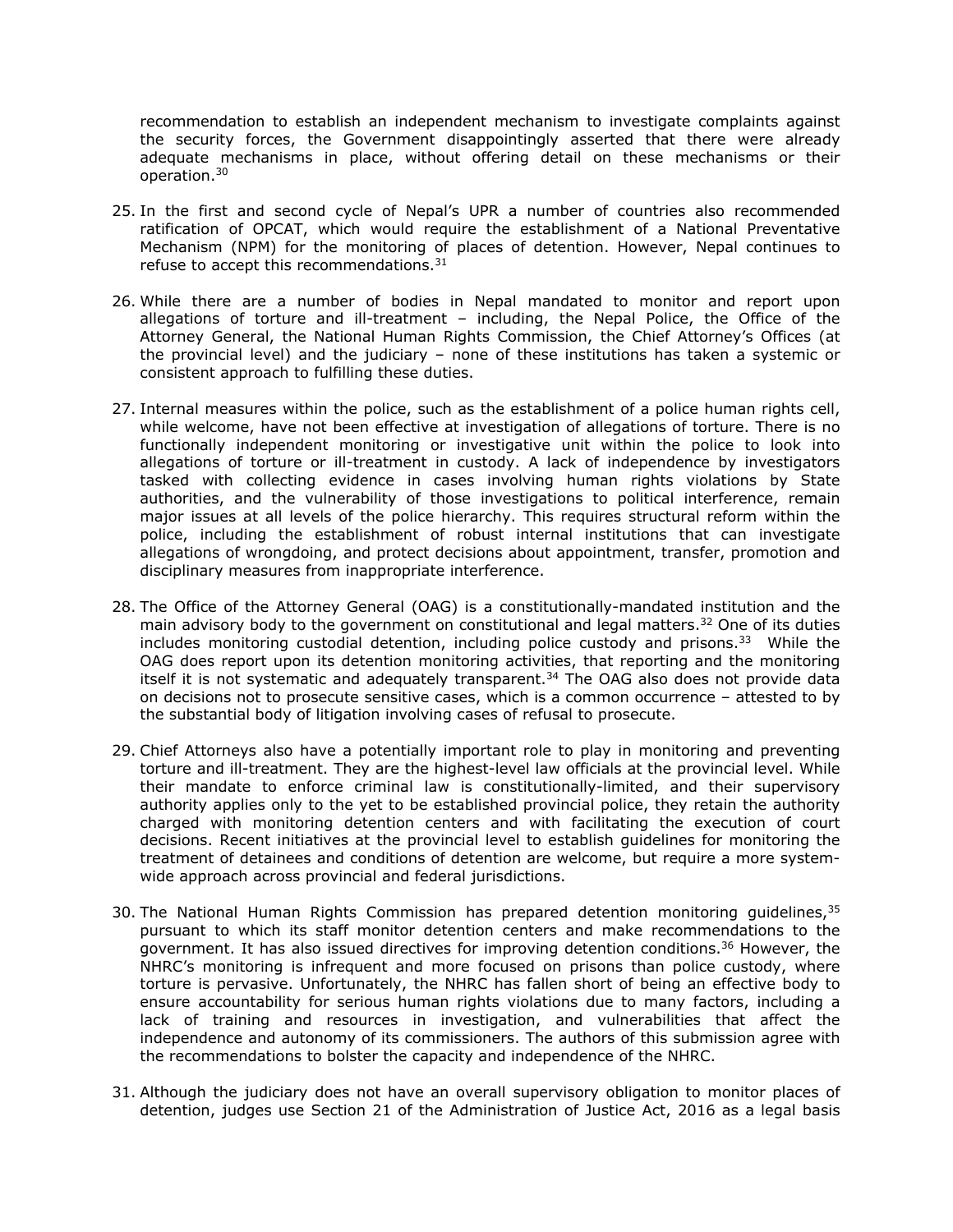upon which to inspect prison facilities at least once a year.<sup>37</sup> While important, the results of these inspections are not made public - making it difficult to analyze their effectiveness.

32. Finally, transitional justice institutions, such as the Truth and Reconciliation Commission and the Commission of Investigation on Enforced Disappeared Person, were established in February 2015; they have the mandate to investigate allegations of human rights violations, including torture and ill-treatment that occurred during the armed conflict. Unfortunately, due to <sup>a</sup> flawed legal mandate, resource and capacity limitations, and lack of political will, the commissions have not been able to carry out their work effectively,<sup>38</sup> and lack credibility in part due to the fact that their membership appointment process has not been transparent and independent.<sup>39</sup>

### **Ratification of International human rights instruments**

- 33. In previous cycles, <sup>a</sup> number of countries recommended that Nepal ratify the Optional Protocol to the Convention against Torture and other Cruel, Inhuman or Degrading Treatment or Punishment; the International Convention for the Protection of All Persons from Enforced Disappearance; the Optional Protocol to the International Covenant on Economic, Social and Cultural Rights; the 1951 Convention relating to the Status of Refugees and its 1967 Protocol; the International Convention on the Protection of the Rights of All Migrant Workers and Members of their Families; the Optional Protocol to the Convention on the Rights of the Child on <sup>a</sup> communications procedure, and the Rome Statute of the International Criminal Court.
- 34. In its second UPR, Nepal "noted" recommendations to become <sup>a</sup> party to some of these treaties. However, none of these treaties has been ratified. Ratification of the OPCAT in particular would subject the government to further obligations and <sup>a</sup> monitoring mechanism that could contribute substantially to the effective implementation of the UPR recommendations upon which this submission has focused.

# **Extending invitations to the UN Special Procedures**

35. In its second UPR cycle, Nepal "noted" the recommendations to extend invitations to special procedures of the Human Rights Council. At the time of writing, requests for country visits from <sup>a</sup> number of special procedures, including UN Working Group on Enforced and Involuntary Disappearances, the Special Rapporteur on Torture, Special Rapporteur on extrajudicial, summary or arbitrary executions and the Special Rapporteur on the promotion of truth, justice, reparation and guarantees of non-recurrence were still pending.

#### **Recommendations**

- 36. In light of the concerns set out above, the ICJ, AF and THRD Alliance call upon the UPR Working Group and the Human Rights Council to recommend the following to Government of Nepal.
	- a. Ensure that the law criminalizing torture is consistent with international law, through the passage of an anti-torture law, and/or through amendment to the current Penal Code, including that the:
		- i. Definition of torture in national law is in line with the CAT and other international treaty provisions;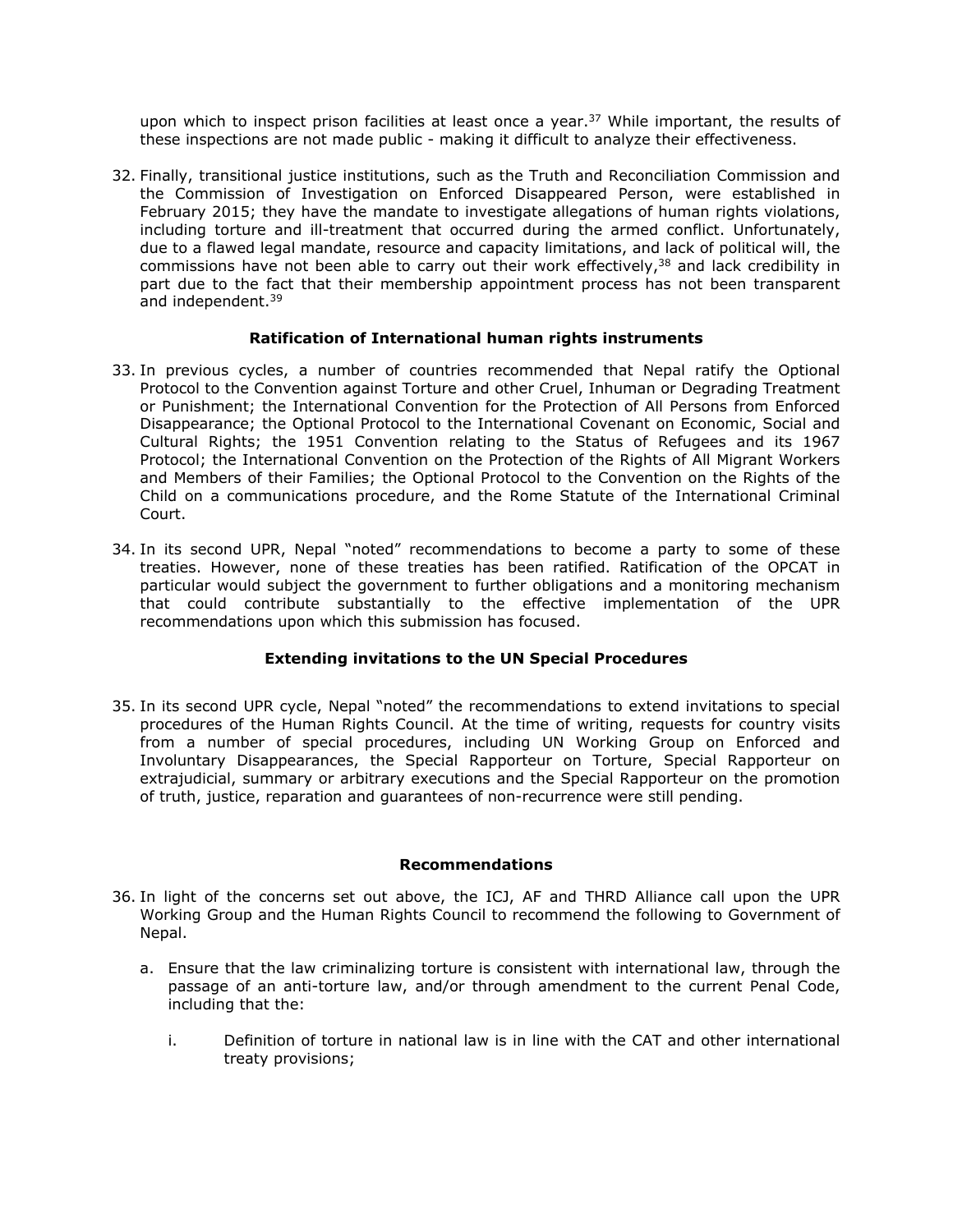- ii. Statutory limitation or prescription periods for the filing of complaints or cases of torture or other ill- treatment be removed;
- iii. Penalties for torture are commensurate to the gravity of the offence;
- iv. Definition of reparation encompasses restitution, compensation, rehabilitation (including medical and psychological care, as well as legal and social services), and guarantees of non-repetition;
- v. Independent mechanisms for the regular monitoring of places of detention are established, or existing mechanisms adequately supported.
- b. Ensure that all allegations of torture are registered, investigated and prosecuted by an independent and impartial investigative body;
- c. Ensure that all detainees have access to legal representation;
- d. Collect and publicize data on allegations of torture and ill-treatment, including prosecutions and any measures, including disciplinary measures, taken against perpetrators;
- e. Establish an independent police service commission or equivalent body to ensure fair and transparent appointment, promotion, transfer of police officers and to oversee disciplinary complaints against the police;
- f. Establish <sup>a</sup> consistent system of documentation in each police station and at any detention facilities, in particular, concerning the entry into and release of detainees from custody, as well as the procedure during interrogations;
- g. Systematize human rights education and training in police training programmes, including medico-legal training (based on Istanbul Protocol);
- h. Ensure that victims are adequately involved in criminal proceedings, in accordance with international standards developed for this purpose;
- i. Ratify OPCAT and establish <sup>a</sup> national preventative mechanism that complies with its requirements; become <sup>a</sup> party to other core human rights treaties to which Nepal is not yet <sup>a</sup> party;
- j. Accept the requests to visit Nepal from UN special procedures, including the Working Group on Enforced and Involuntary Disappearances, the Special Rapporteur on Torture, Special Rapporteur on extrajudicial, summary or arbitrary executions and the Special Rapporteur on the promotion of truth, justice, reparation and guarantees of nonrecurrence.

# **ENDNOTES**

<sup>1</sup> In a recent AF report, nearly 20% of detainees interviewed reported some forms of torture or ill-treatment Advocacy Forum, "Torture in Nepal in 2019- The Need for New Policies and Legal Reform" ( 26 June 2019) <http://www.advocacyforum.org/downloads/pdf/publications/torture/26-june-2020.pdf>

See also, THRD Alliance, "Torture in the Terai 2020, Torture is <sup>a</sup> crime; the state continues to commit" (June 2020), <http://www.thrda.org/wp-content/uploads/2020/06/THRD-Alliance-2020.pdf> & Advocacy Forum, "Rise of Torture In 2018, Challenges Old and New Facing Nepal" (26 June, 2019) <http://advocacyforum.org/downloads/pdf/publications/torture/june-2019-report.pdf>

<sup>2</sup> Ibid.

<sup>3</sup> Ibid.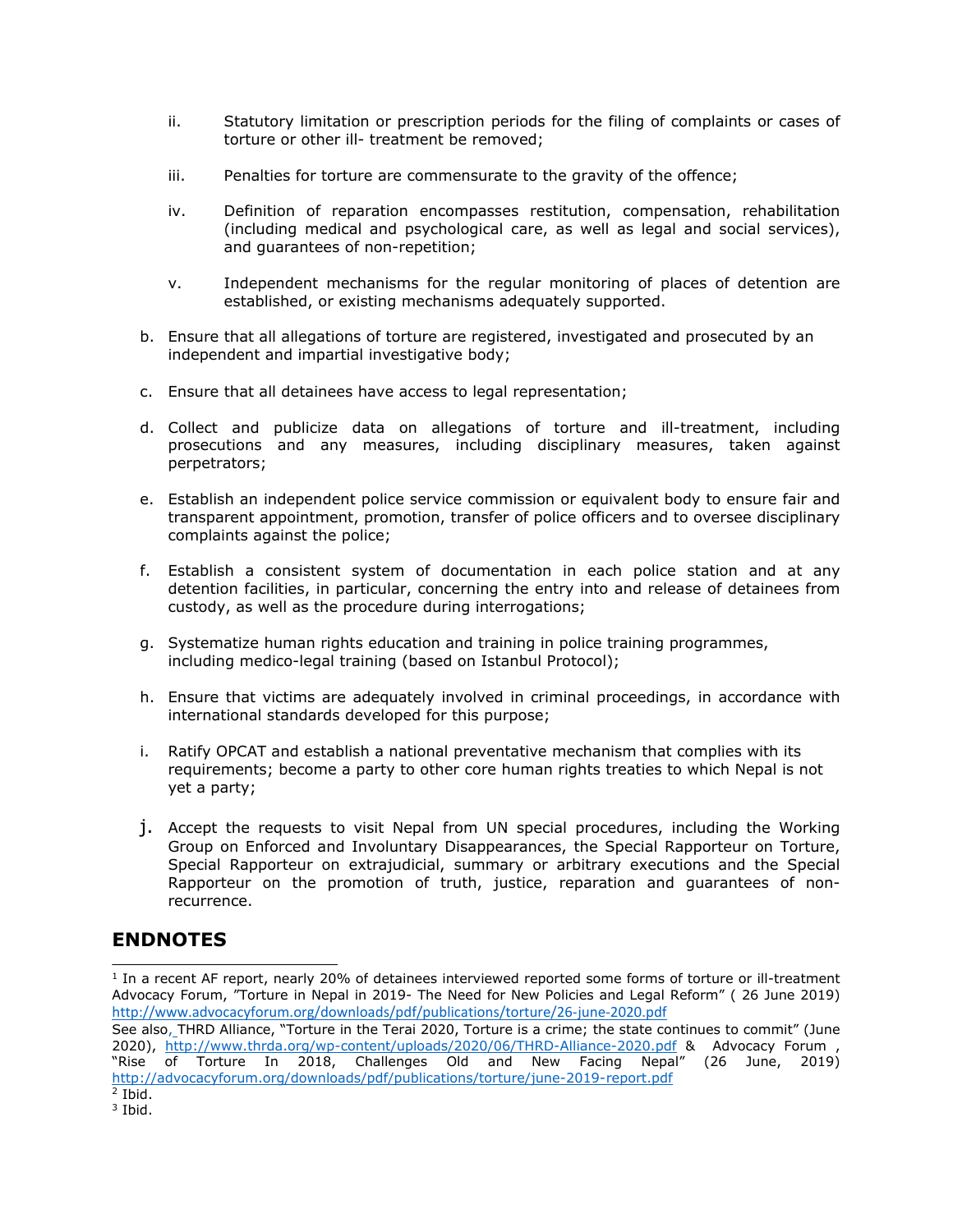$4$  Mitini Nepal, "National Parallel Report B +25: Issues, Achievements, Gaps and Recommendations of LBTO of Nepal 2019" ( 2019) available [http://mitininepal.org.np/wp-content/uploads/2019/12/National-Parallel-](http://mitininepal.org.np/wp-content/uploads/2019/12/National-Parallel-Report-LBTQ_-Mitini-Nepal.pdf)[Report-LBTQ\\_-Mitini-Nepal.pdf](http://mitininepal.org.np/wp-content/uploads/2019/12/National-Parallel-Report-LBTQ_-Mitini-Nepal.pdf); South Asian Human Rights Association Of People Marginalized Because Of Their Sexualities And Gender Identity/Expression (SAHRA), "2018 Human Rights Violations Report," at [https://sahraasia.files.wordpress.com/2018/04/sahra-hrvr-2018\\_lowres.pdf](https://sahraasia.files.wordpress.com/2018/04/sahra-hrvr-2018_lowres.pdf)

<sup>5</sup> Advocacy Forum-Nepal, 'Torture in Nepal in 2019: The Need for New Policies and Legal Reform', June 2020', <http://www.advocacyforum.org/downloads/pdf/publications/torture/26-june-2020.pdf>

<sup>6</sup> *Valentin Baştovoi v. the Republic of Moldova* (application no. 40614/14)*, European Court of Human Rights* (28 November 2017)*; Rezmiveș and Others v. Romania* (applications nos. 61467/12, 39516/13, 48213/13 and 68191/13), European Court of Human Rights (25 April 2017); *Modârcă v. Moldova* (application no. [14437/05](https://hudoc.echr.coe.int/eng#{%22appno%22:[%2214437/05%22]})), European Court of Human Rights (10 April 2007 )

7 These conditions have also been acknowledged and documented by Office of the Attorney General. Office of the Attorney General Nepal, Custody & Prison Monitoring Report (2019) "*Hirasat Tathaa Karagaar Anugaman Pratibedan, 2076*" (Nepali version).

8 Principle 24, Body of Principles for the Protection of all Persons under any form of Detention or Imprisonment, Adopted by General Assembly resolution 43/173, 9 December 1988; Principle 6, Medical examinations shall be conducted in private under the control of the medical expert and outside the presence of security agents and other government officials, Istanbul Protocol or the Manual on Effective Investigation and Documentation of Torture and Other Cruel, Inhuman or Degrading Treatment or Punishment, 1999

<sup>9</sup> UN General Assembly, "National report submitted in accordance with paragraph 5 of the annex to Human Rights Council resolution 16/21\*" Nepal, UN Human Rights Council, (6 August 2015) para 55 and para 56.

<sup>10</sup> Advocacy Forum, "Discrimination and Irregularities. The Painful Tale of Interim Relief in Nepal" (2010) at [http://www.advocacyforum.org/downloads/pdf/publications/Discriminations\\_and\\_Irregularities\\_A\\_painful\\_ta](http://www.advocacyforum.org/downloads/pdf/publications/Discriminations_and_Irregularities_A_painful_tale_of_Interim_Relief_in_Nepal.pdf) [le\\_of\\_Interim\\_Relief\\_in\\_Nepal.pdf](http://www.advocacyforum.org/downloads/pdf/publications/Discriminations_and_Irregularities_A_painful_tale_of_Interim_Relief_in_Nepal.pdf)

<sup>11</sup> Human Rights Council, Thirty-First Session, *Report of the Working Group on the Universal Periodic Review:Nepal,* UN Doc. A/HRC/31/9 ( 23 December 2015) Recommendation 121.3 Introduce legislation providing appropriate criminal penalties for acts of torture (Germany)

<sup>12</sup> Ibid.Recommendations 121.3 Establish independent procedures to ensure that all allegations of torture are investigated promptly, thoroughly, impartially and independently; that any officials responsible for torture are held accountable; and that any victims of torture have the right to remedy and reparations (Germany); Recommendation 121.4 Explicitly prohibit torture and enforced disappearances as criminal offences under Nepali law (Norway)

<sup>13</sup> Section 167(1) of the Penal Code reads: "Prohibition of torture: (1) No authority who is competent under the laws in force to investigate or prosecute any offence, implement law, take any one into control, or hold any one in custody or detention in accordance with law shall subject, or cause to be subjected, any one to physical or mental torture or to cruel, brutal, inhuman or degrading treatment."

<sup>14</sup> Principle 4 of the UN Basic Principles and Guidelines on the Right to Remedy and Reparations states that a "statute of limitations shall not apply to gross violations of international human rights law ... constituting crimes under international law [such as torture]." UN Basic Principles and Guidelines on the Right to <sup>a</sup> Remedy and Reparation for Victims of Gross Violations of International Human Rights Law and Serious Violations of International Humanitarian Law, adopted by GA resolution 60/147, on 16 Dec 2005, UN Doc. A/Res/60/147, 21 March 2006

<sup>15</sup> *Basnet and Pokharel v. Government of Nepal & Others*, 2 January 2014 (069-WS-0057).

<sup>16</sup> Section 169 (1), *Muluki Penal Code* 2017

<sup>17</sup> Section 167(2) *Muluki Penal Code* 2017

<sup>18</sup> Advocacy Forum & DKA Austria, "Torture of Juveniles in Nepal- A Continuing Challenge" Report (26 June 2018)

<sup>19</sup> Section 4, *Penal Procedure Code*, 2017 Section 4 First information report or information on commission of offence to be given: A person who knows that any offence set forth in Schedule-1 has been committed or is being committed or is likely to be committed shall, as soon as possible, make <sup>a</sup> first information report in writing or give information on such offence, verbally or through electronic means, along with whatever proof or evidence which is in his or her possession or which he or she has seen or known, to the nearby police office.

<sup>20</sup> Advocacy Forum-Nepal, 'Torture in Nepal in 2019: The Need for New Policies and Legal Reform' (June 2020), available at <http://www.advocacyforum.org/downloads/pdf/publications/torture/26-june-2020.pdf>.

<sup>21</sup> ICJ, AF and THRD Alliance, "Nepal: Despite new criminal laws, impunity for acts of torture prevail" (26 June 2020) <https://www.icj.org/nepal-despite-new-criminal-laws-impunity-for-acts-of-torture-prevails/>

<sup>22</sup> Basic Principles and Guidelines on the Right to a Remedy and Reparation for Victims of Gross Violations of International Human Rights Law and Serious Violations of International Humanitarian Law, March 21, 2006, A/RES/60/147, principle 8; and International Commission of Jurists, *Practitioners' Guide 2, revised edition: The Right to <sup>a</sup> Remedy and Reparation for Gross Human Rights Violations* (2018), at